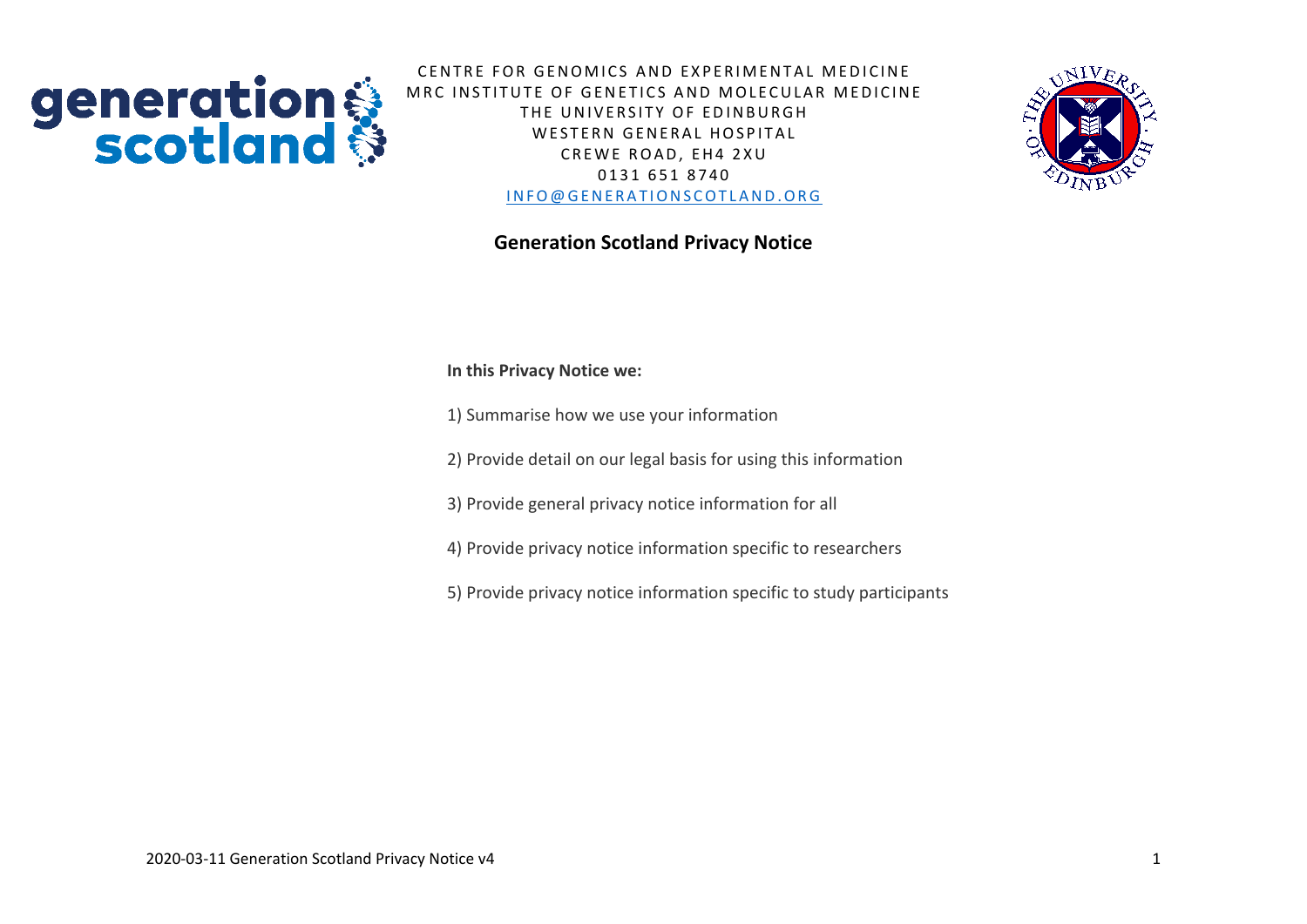## **1) HOW WE USE YOUR INFORMATION**

This privacy notice tells you what to expect when Generation Scotland (GS) collects your personal information. We should like to assure you that we will only process, store and use your data in a manner that is consistent with the basis on which you joined GS.

GS is a research project run by The University of Edinburgh. The University is the 'data controller' as defined in the Data Protection Act. GS complies with the requirements of the General Data Protection Regulations (GDPR) and the Data Protection Act (2018) with regard to the collection, processing, storage and disclosure of personal information.

GS is a resource of human biological samples and data, which are available for medical research. We aim to create more effective treatments based on gene knowledge for the medical, social and economic benefit of Scotland and its people. GS is an ethically sound resource to support medical research and identify the genetic basis of common complex diseases. We currently have three studies in Research Tissue Banks: the Scottish Family Health Study (GS:SFHS), Genetic Health in the 21st Century (GS:21CGH) and the Donor DNA Databank (GS:3D).

GS processes your data to make sure they are as accurate as possible, and to remove the risk that any person may be identified from the data. We then share these processed data with qualified researchers, in order to conduct research aiming to improve the public good, for example by increasing scientific knowledge. These researchers can be based anywhere in the world.

Our privacy policy explains how we will use any data that you share with us. We are legally required to tell you how we will use this information and give you the opportunity to tell us not to use your information in that way.

It applies to information we collect when you:

- Visit our website
- Post information on social media
- Phone or email us

It applies when researchers:

- Complete a collaboration proposal form
- Sign a data transfer agreement, material transfer agreement, or confidentiality agreement
- Submit a manuscript for review

And when participants:

- Complete questionnaires online
- Return completed questionnaires, consent forms, reply slips or any other written information

It also applies to the way we handle, process and store your information when:

- Sending out mail and email
- Storing questionnaires and consent forms
- Collecting data from routine official records (NHS and other health records; records of births, marriages and deaths kept at the General Register Office for Scotland)
- Providing research data for use in scientific research

We also provide participants with further information on privacy, confidentiality and anonymity via post and email when we send newsletters or ask you to take part in questionnaires.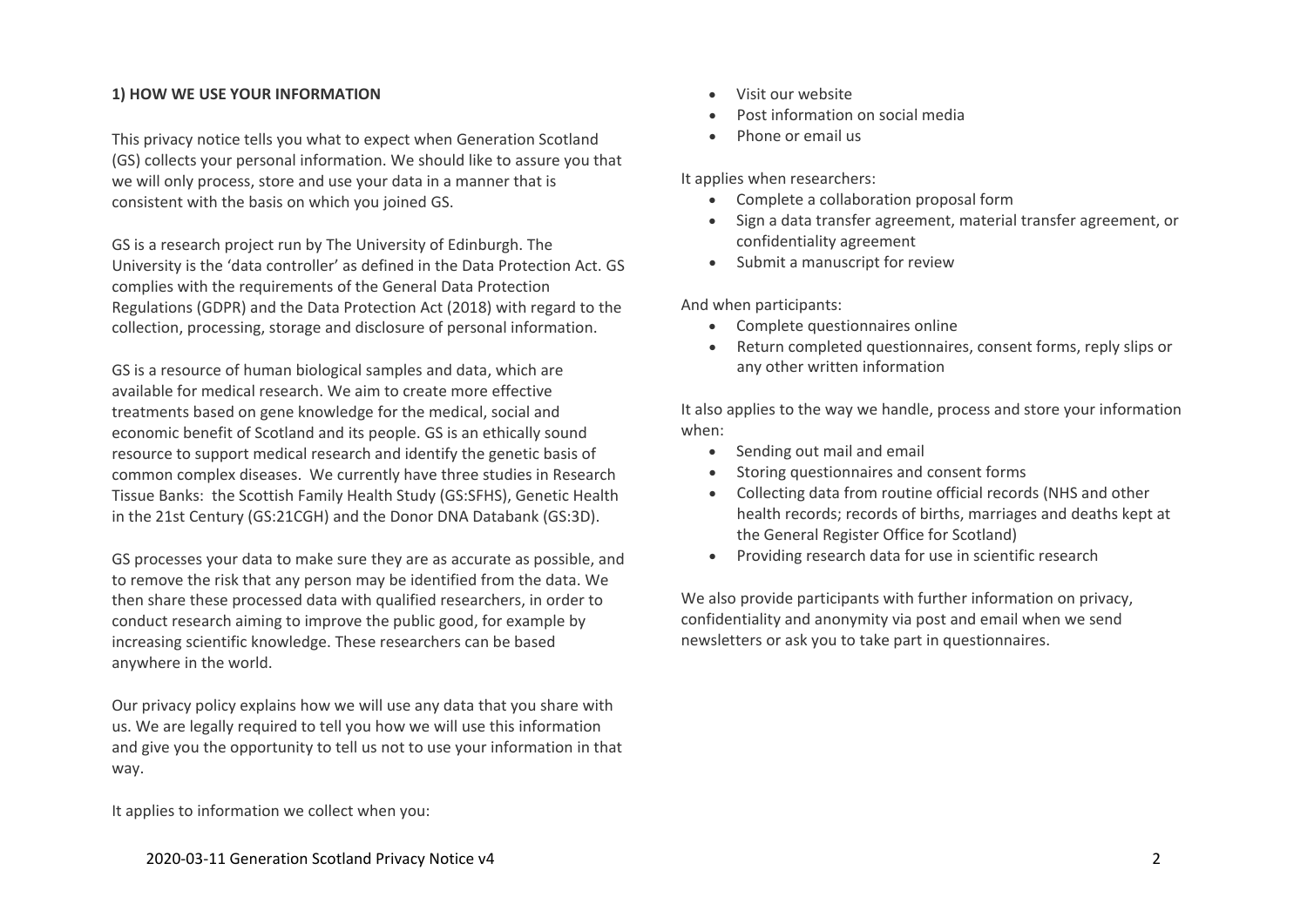## **2) OUR LEGAL BASIS**

### **Who controls the use of our data**

The use of the data directly collected by GS is controlled by The University of Edinburgh. The Data Controller at The University of Edinburgh can be contacted at:

Data Protection Officer Governance and Strategic Planning The University of Edinburgh Old College Edinburgh EH8 9YL Scotland

#### **Complaints or queries**

GS aims to meet the highest standards when collecting and using personal information. We encourage people to tell us if they think that our collection or use of information is unfair, misleading or inappropriate. We also welcome any suggestions for improving the way we handle your personal details.

This privacy notice is intended to be brief and clear, and does not cover every single way we handle your personal details. However, we are happy to provide further information on request.

If you would like to complain about our handling of your data, you can contact the University's Data Protection Officer via email [dpo@ed.ac.uk](mailto:dpo@ed.ac.uk) or by post using the address above

## **Our legal basis:**

The purpose of GS is to conduct scientific research that aims to improve the public good. This is part of the wider purpose of The University of

Edinburgh to conduct research aiming to improve scientific understanding.

Our legal basis for using your information, under GDPR and the Data Protection Act 2018, is:

1. Performance of a task carried out in the public interest (Article 6(1)(e) in the GDPR); and, where sensitive personal information is involved:

2. Scientific or historical research purposes or statistical purposes (Article 9(2)(j) in accordance with Article 89(1)).

The GDPR defines "sensitive personal information" as "information that reveals a person's racial or ethnic origin, political opinions, religious or philosophical beliefs, trade union membership; and the processing of genetic data or biometric data for the purpose of uniquely identifying a person; data concerning health or data concerning sex life or sexual orientation."

This legal basis within GDPR and the Data Protection Act 2018 is separate to, and in addition to, our seeking consent to take part in the research process, which we use to help ensure our research is ethical and complies with other applicable laws.

When you enter your information in a form, we specify the purpose and future use of this information. By submitting information to a form, you consent for your details to be used according to the purposes stated within each form. Our legal basis for using your information in this way is informed consent.

An example of this would be provision of your email address, to be added to our mailing list (which will be used to send you newsletters and information). As this information is provided on the basis of consent, you are free to withdraw your consent for such use of your information at any time. You can do this by emailing us a[t info@generationscotland.org,](mailto:info@generationscotland.org) phone 0131 651 8740 or via post at the below address: Generation Scotland, Centre for Genomics and Experimental Medicine, Institute of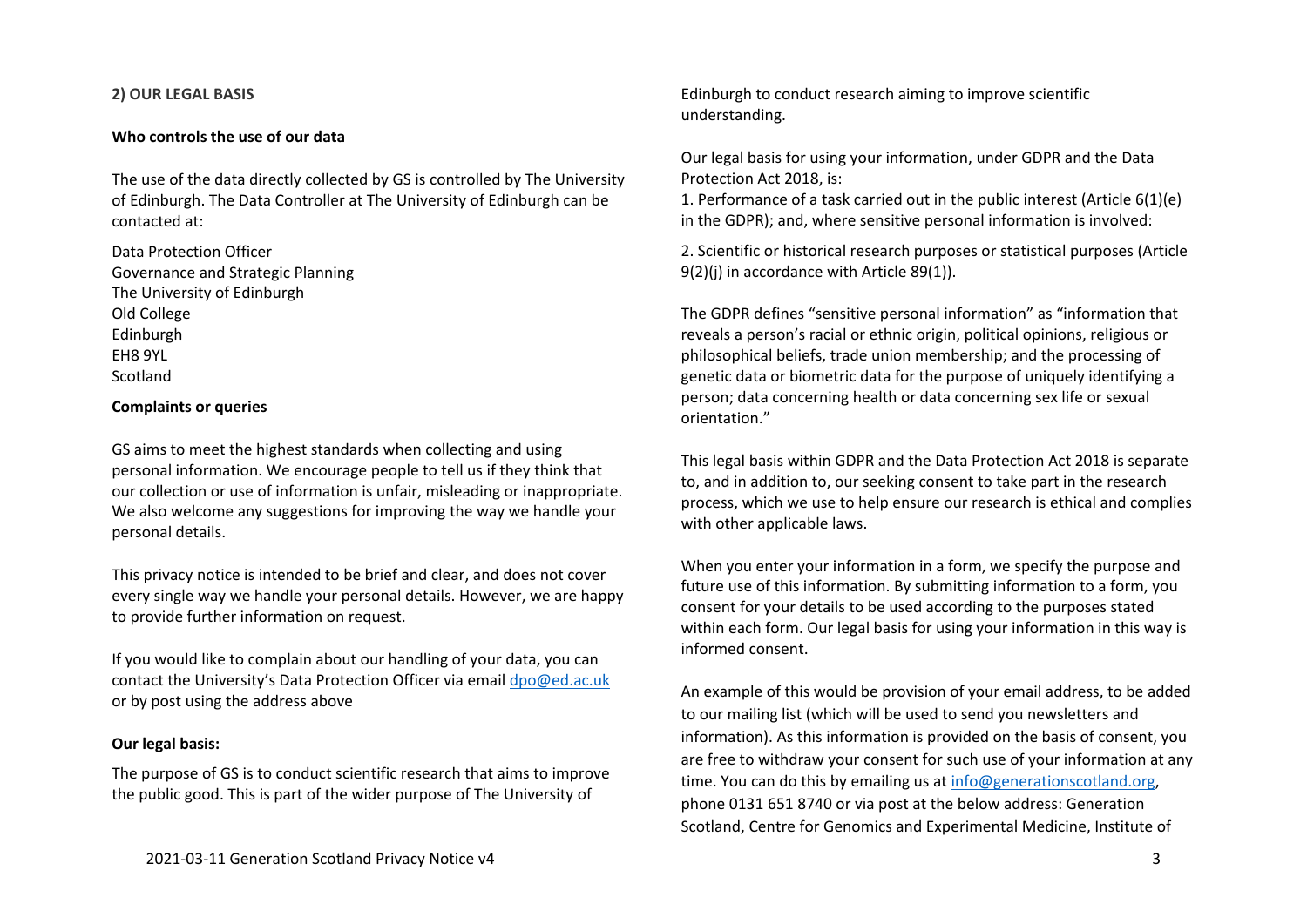Genetics & Molecular Medicine, The University of Edinburgh, Western General Hospital, Crewe Road South, Edinburgh, EH4 2XU, Scotland.

We may disclose your personal information to third parties if we are under a duty to disclose or share your personal data in order to comply with any legal obligation, or in order to enforce or apply our terms of use and other agreements; or to protect the rights, property, or safety of GS, or others.

# **3) PRIVACY NOTICE INFORMATION FOR ALL**

# **Visitors to our website**

When someone visits our website, we collect standard internet log information and details of visitor behaviour patterns. We do this to find out things, such as the number of visitors to various parts of the site and to help us monitor and improve our site. We collect this information in a way that does not identify anyone. We do not attempt to find out the identities of those visiting our website. We will not associate any data gathered from this site with any personally identifying information, from any source. If we do want to collect personally identifiable information through our website, we will be up front about this. We will make it clear when we collect personal information and will explain what we intend to do with it. Generally, we do not provide any personal information about users of our website to third parties or other users.

This notice is separate to, but supported by, The University of Edinburgh's website privacy policy, available at <https://www.ed.ac.uk/about/website/privacy>

## **Posting information on social media**

GS maintains a number of social media presences, including on Facebook, and Twitter. Users of these social media should be aware that any information posted is covered by the terms and conditions of the respective site and is in the public domain.

Please be aware that you have a responsibility to ensure that any information you post on our social media sites is within the bounds of the law.

# **Communications (including newsletters)**

We are keen to communicate our activities, latest news and opportunities for further research with stakeholders and supporters, including participants. We do this by providing information through a range of online and offline channels including publications, events, press releases, social media and email.

In order to do this we have a database that contains personal data collected by GS during the course of our relationship with you. We aim to keep your data up to date and welcome any updates to your details or corrections to any inaccuracies you may wish to provide.

Your information is stored on our contact management system, held securely by The University of Edinburgh. The data is password-protected and accessible only to The University of Edinburgh employees.

Each newsletter you receive from us will give you the opportunity to unsubscribe from future newsletters. To unsubscribe you can reply to an email newsletter with the word 'UNSUBSCRIBE' in the subject line. You can also let us know using the contact details below in "**How to contact us"**

# **Accessing personal information**

As an individual, you have a right under the GDPR to update or amend personal information we hold about you. You can ask us to remove your personal information from our records and to obtain information from us, including a description of the personal data that we hold on you. For more information about this, please contact us.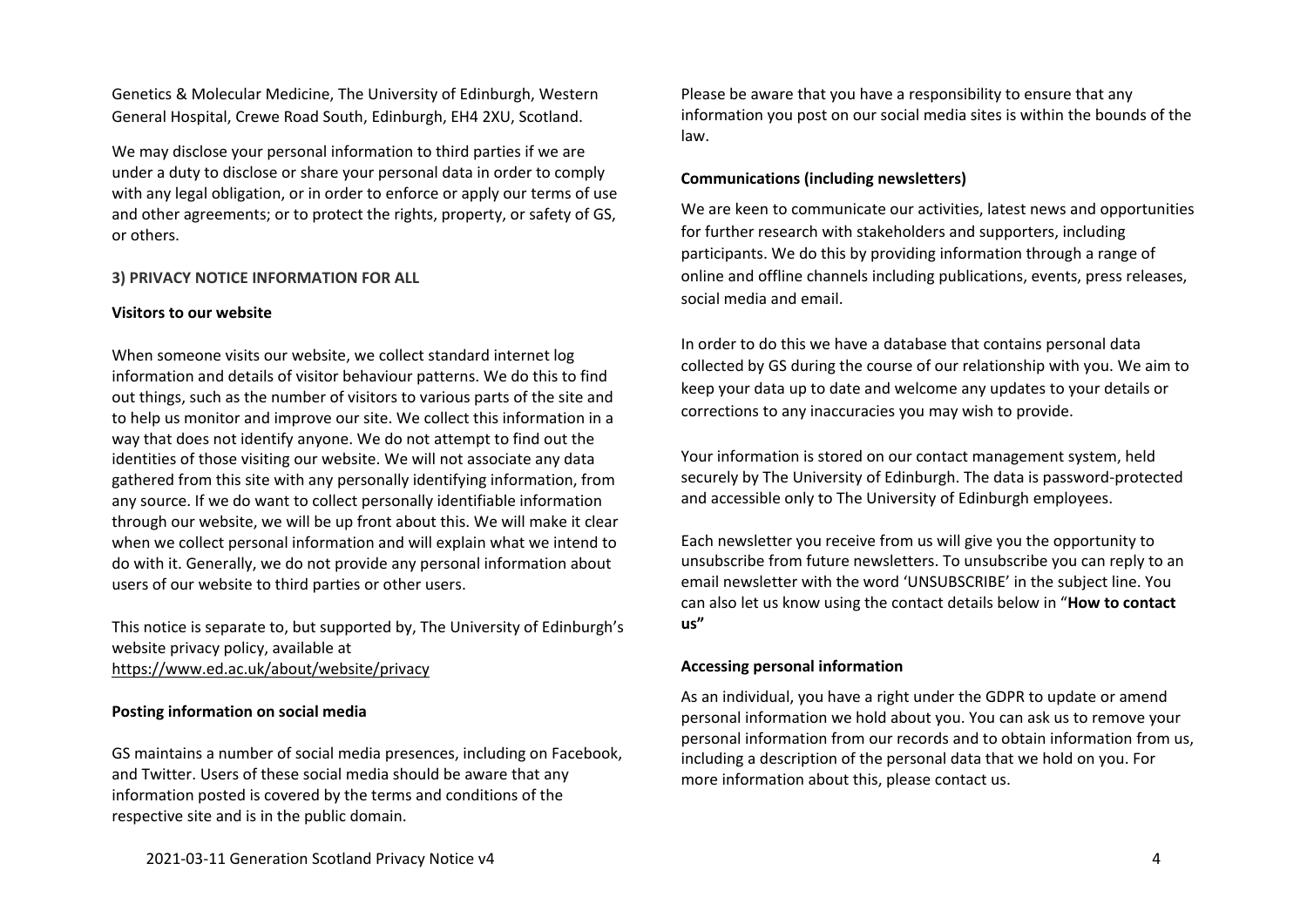GS aims to be as open as it can be in terms of giving people access to their personal information. Individuals can find out if we hold any personal information by making a 'subject access request' under the Data Protection Act 2018. If you are a participant, we will:

- give you a description of it;
- $\bullet$  tell you why we are holding it;
- tell you who it could be disclosed to; and
- let you have a copy of the information in an intelligible form

However, we will not provide you with a copy of the raw genetic data derived from your DNA. This is because we have to stick closely to the detailed description of our research plans as approved by the University and NHS regulators. This exemption is compliant with the GDPR.

To make a request to us for any personal information we may hold, you need to put the request in writing to the address provided below and on our website.

If you agree, we will try to deal with your request informally, for example by providing you with the specific information you need over the telephone or by email. If we do hold information about you, you can ask us to correct any mistakes.

# **Links to other websites**

This privacy notice does not cover the links on our website to other sites. We encourage you to read the privacy statement on any other website you visit.

# **How to contact us**

If you want to request information about our privacy policy you can contact us via the details on our website. Further information is also available in The University of Edinburgh's Information Security Policy,

available at [https://www.ed.ac.uk/information-services/about/policies](https://www.ed.ac.uk/information-services/about/policies-and-regulations/security-policies/security-policy)[and-regulations/security-policies/security-policy](https://www.ed.ac.uk/information-services/about/policies-and-regulations/security-policies/security-policy)

You can call us on 0131 651 8740, email [info@generationscotland.org](mailto:info@generationscotland.org) or write to: Generation Scotland, Centre for Genomics and Experimental Medicine, Institute of Genetics & Molecular Medicine, The University of Edinburgh, Western General Hospital, Crewe Road South, Edinburgh, EH4 2XU, Scotland.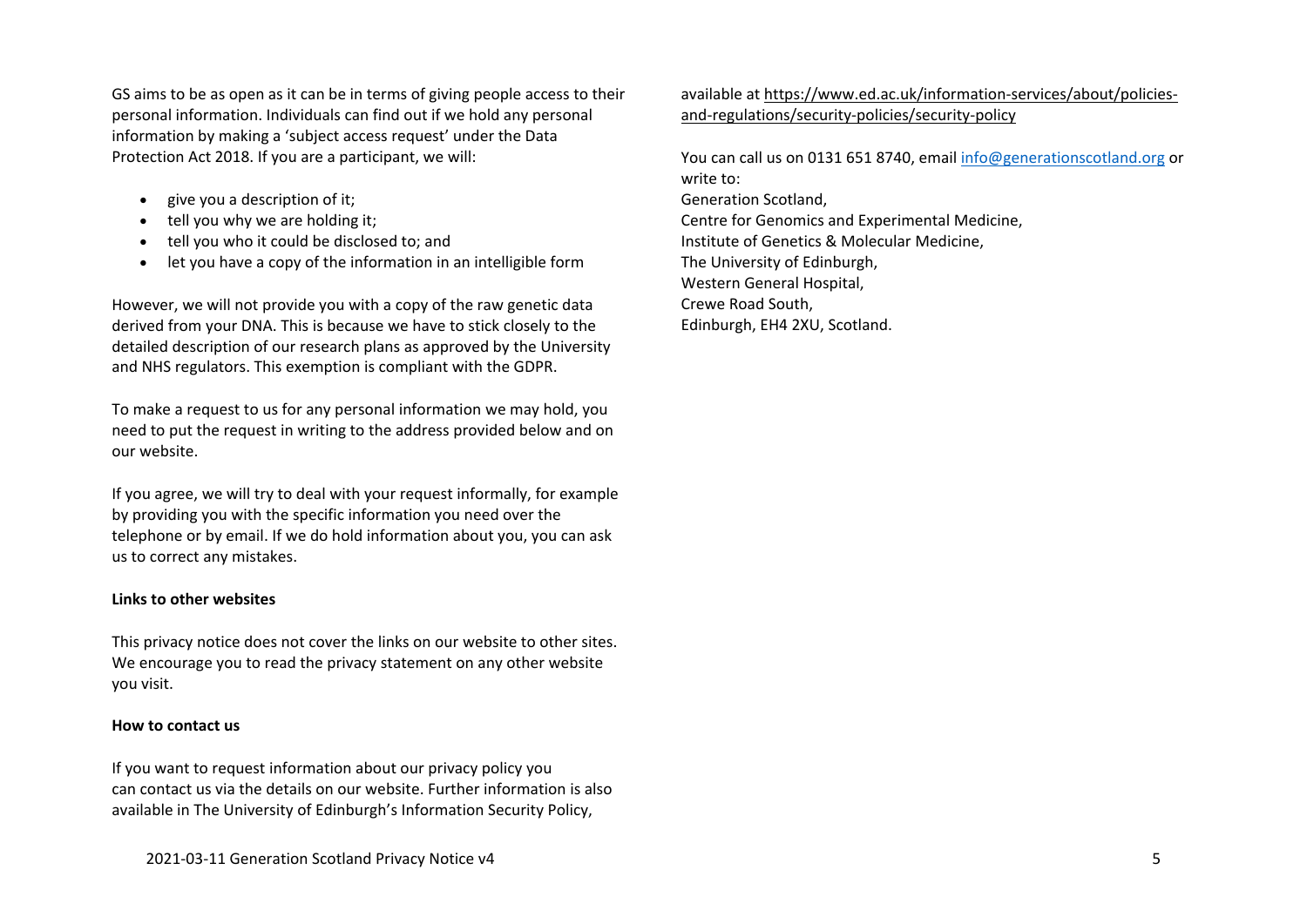## **4) INFORMATION FOR GS RESEARCHERS ONLY**

### **Collaboration proposal form and supporting documents**

This data includes the name and contact details of the Principal Applicant, and those of any co-applicants and any other data users on the proposal and supporting documents. We will use this data so we can communicate with you about your proposal. We may also collect your personal details on a number of supporting documents related to your proposal. These include: data access agreements, data transfer agreements, material transfer agreements, confidentiality agreements or data user responsibilities agreements.

We may also collect your personal details when you submit a manuscript to us for review.

We will never sell your personal information to other organisations. The accuracy of your information is important to us. If you believe any information we hold concerning you is incorrect or out of date, please let us know.

#### **5) INFORMATION FOR PARTICIPANTS ONLY**

#### **Our commitment to you**

Taking part in any Generation Scotland project is voluntary and you are free to withdraw at any time without giving a reason.

You will not be identified from the research – researchers do not see your name with your information – they just see your barcode ID number. Every internal and external research project is checked to make sure it meets the highest scientific and ethical standards. The GS team at The University of Edinburgh, and all the researchers we work with, are bound to keep your information confidential.

We do not do research with the aim of commercial gain - all our research aims to benefit society.

### **Changing your mind**

If you wish to change the way you participate – or stop participating – you can do so at any time. Please contact us to let us know.

If you want to leave any of our studies and stop us using your data we can do this. Please note that it is not possible for us to stop using all of your information, if it is already being used by researchers. No new research will be started using your data. We will keep a simple record about you on our database so that we know **not** to contact you.

#### **Phoning or emailing us**

When you phone or email us we will verify your identity and ensure that you are a study participant before proceeding. Information that you give us will be recorded in our contact management system, at the Health Informatics Centre. We will also record relevant details (such as date or time) of the phone call or email message.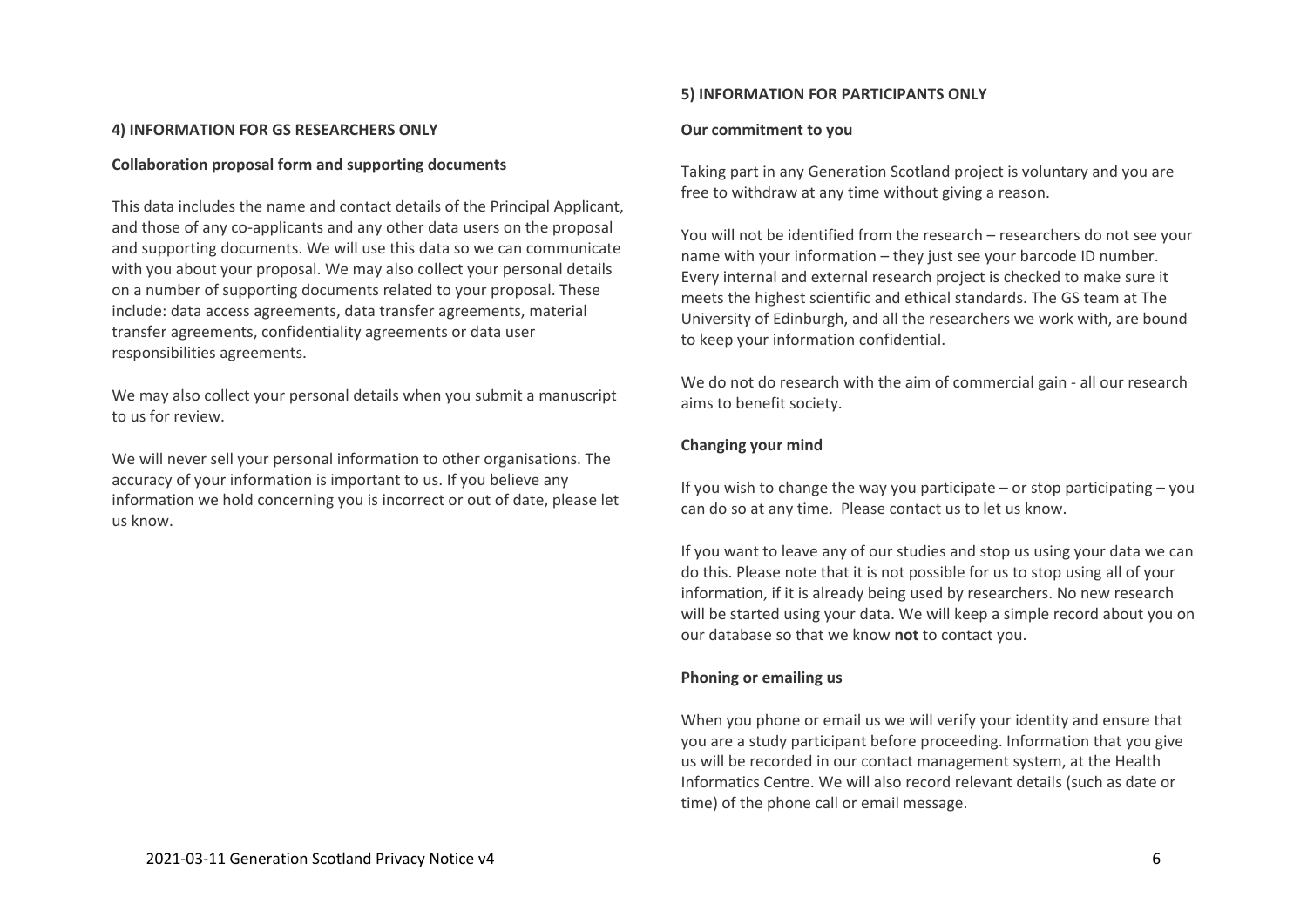The University's third party email provider is Microsoft (Outlook). Please be aware that you have a responsibility to ensure that any email you send to us is within the bounds of the law.

# **Completing questionnaires via our website**

When you login to any questionnaire portal from our website, we will collect standard internet login information and details of visitor behaviour patterns to help us understand how people are accessing different parts of the questionnaire. We will also use this information to decide if you have completed your questionnaire or not, and may then contact you to remind you to complete your questionnaire if you have not already done so.

If we want to collect personally identifiable information through our website, we will be up front about this. For example, at the start of a questionnaire we will make it clear when we collect personal information such as your date of birth and will explain what we intend to do with it.

When completing a questionnaire online, all information you provide is confidential. Your research data and personal details are kept separately. No researcher will see your name linked to your research data.

Online questionnaires are administered on The University of Edinburghowned computer systems.

# **Returning completed questionnaires, consent forms, reply slips or other written information**

When you return an item to us in writing (for example a questionnaire, consent form, reply slip or written letter) we will treat this information as confidential. Your personal details will be kept separately from your research data. We will not pass your personal details to third parties without your consent except under the circumstances described below.

# **How we will use your personal details**

We will keep your personal details confidential, and separate from your research data. Your personal details will not be shared with third parties, except for certain service providers working on our behalf.

These third parties include:

• The Health Informatics Centre (for printing and collating large mailings). The Health Informatics Centre (HIC) is a University of Dundee research support unit within the Tayside Medical Science Centre (TASC) and offers a Trusted Research Environment for research that uses sensitive data.

We will only share your personal details with these third parties under strict conditions set out in a legally binding data processing agreement. This offers assurances about the use, access and security of any personal data disclosed and does not allow any onward disclosure or sales of personal data by the third party.

We also use Royal Mail for posting questionnaires, invitations to take part and other correspondence.

Some research projects need information based on location, such as where you live, or where you were born etc. We do this in a way where the information about you that is used in our research (such as the information you give in questionnaires) cannot be linked back to your address.

# **How we will use your research data**

We will only collect your data with permission, for example by asking you to complete a questionnaire. Once we have collected data, it will be processed for research use. It will be stored securely and confidentially. We will de-identify the research data, so you cannot be identified from it.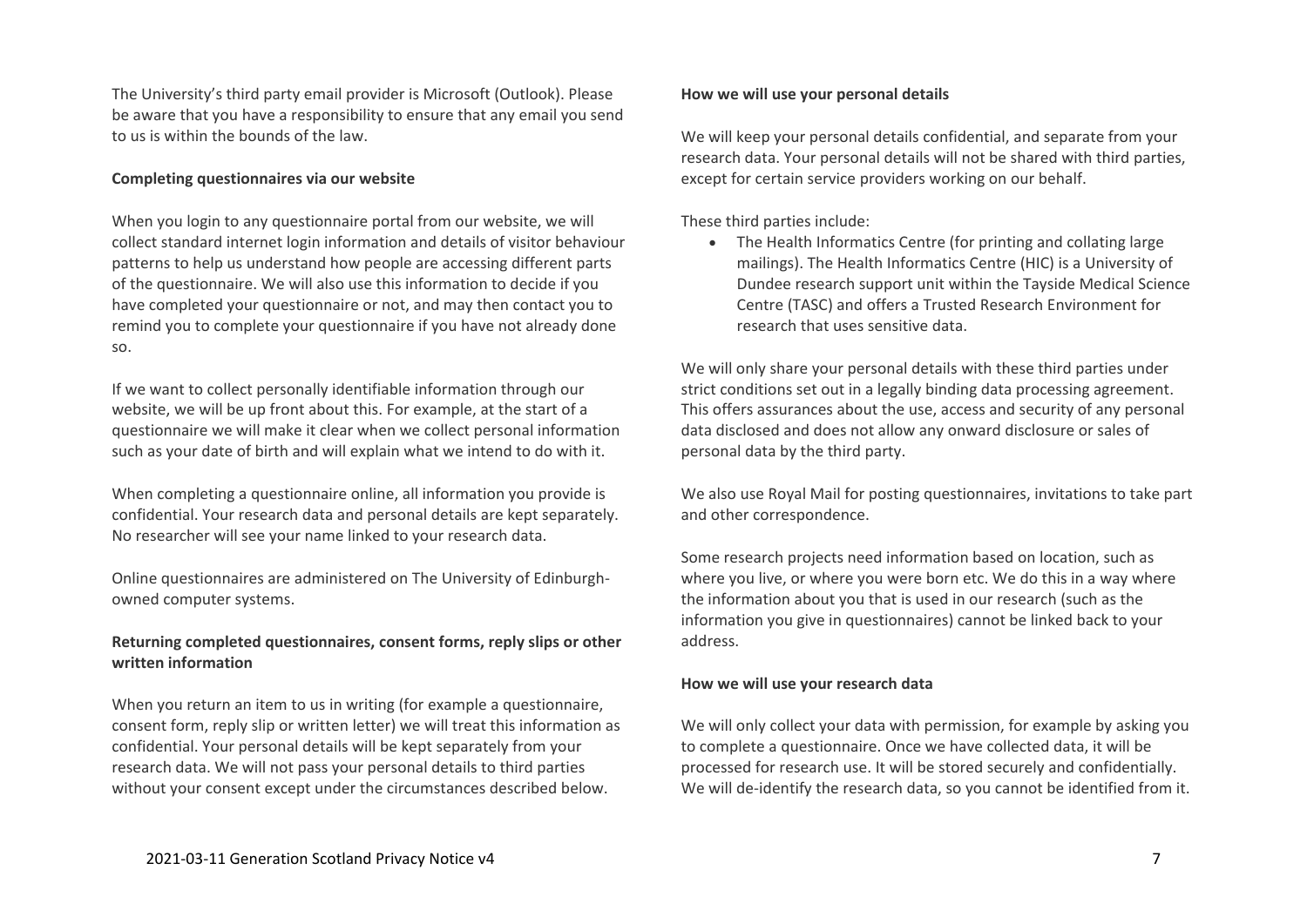We will then provide this information to qualified researchers on request and only under strict conditions.

For general information about how we use your data, please go to [edin.ac/privacy-research](https://www.ed.ac.uk/records-management/privacy-notice-research)

### **Social media**

GS will not use your personal information on social media for medical research without your explicit approval. We won't approach you to do so without first having received an ethical opinion from the NHS Research Ethics panel to which we are responsible and the GS Access Committee.

Outside of this, social media will only be used as a communication tool between you and us. We may store your Facebook URL, Facebook email address or Twitter username so that we may continue to communicate with you. This administrative data will be stored securely in our contact management database, along with your other contact details that you have provided to us.

### **Collecting data from routine official records**

A great deal of information is collected and stored about all of us in our official records. This information gives a detailed picture of many aspects of our life. GS researchers use this information alongside the information we collected about you (for example, in study questionnaires).

With your consent, GS will identify and take a copy of parts of your official records, including those held by the NHS. We call this way of information collection 'data linkage'.

We will not provide the organisations (such as the NHS) who keep your records with any of the information you have given GS. Collection of this information by GS will not affect the services you receive from government departments in any way. To make sure we accurately

identify your records, we will use your NHS community health index (CHI) number to make a link to the information in your routine health records.

#### **Who we share data with**

GS operates as a scientific resource for the legitimate research community. Researchers working at Universities, in government departments, at charities or other organisations across the world may apply to access research data. Each application is assessed by the GS Access Committee, who decide whether the researcher is legitimate, if the data requested is needed to conduct the research, and if the research project can be conducted in line with the commitments we have made to participants. We only share data in a way that protects your confidentiality.

You were already told about the long-term (potentially lifetime) use (and re-use) and retention of your personal information in connection with the specific research study in which you are a participant.

## **Generation Scotland and the UK Longitudinal Linkage Collaboration**

Longitudinal research studies follow up what happens to volunteers over time. Generation Scotland is one of many of these research studies contributing to the COVID-19 National Core Study on Longitudinal Health & Wellbeing. This has been designed by the UK's top scientists to allow longitudinal studies– such as Generation Scotland - to fully contribute to the national research programme and policy development. To do this, many studies need to put relevant COVID-19 data into a single secure research environment. Combining these studies allows researchers to look at more people across diverse population groups, occupations and other factors associated with COVID-19 risk It is also necessary to link these participants to their health and wellbeing and administrative and environmental records to follow changes, as we return to normal. For example, the records can show who has had COVID-19 and who has been